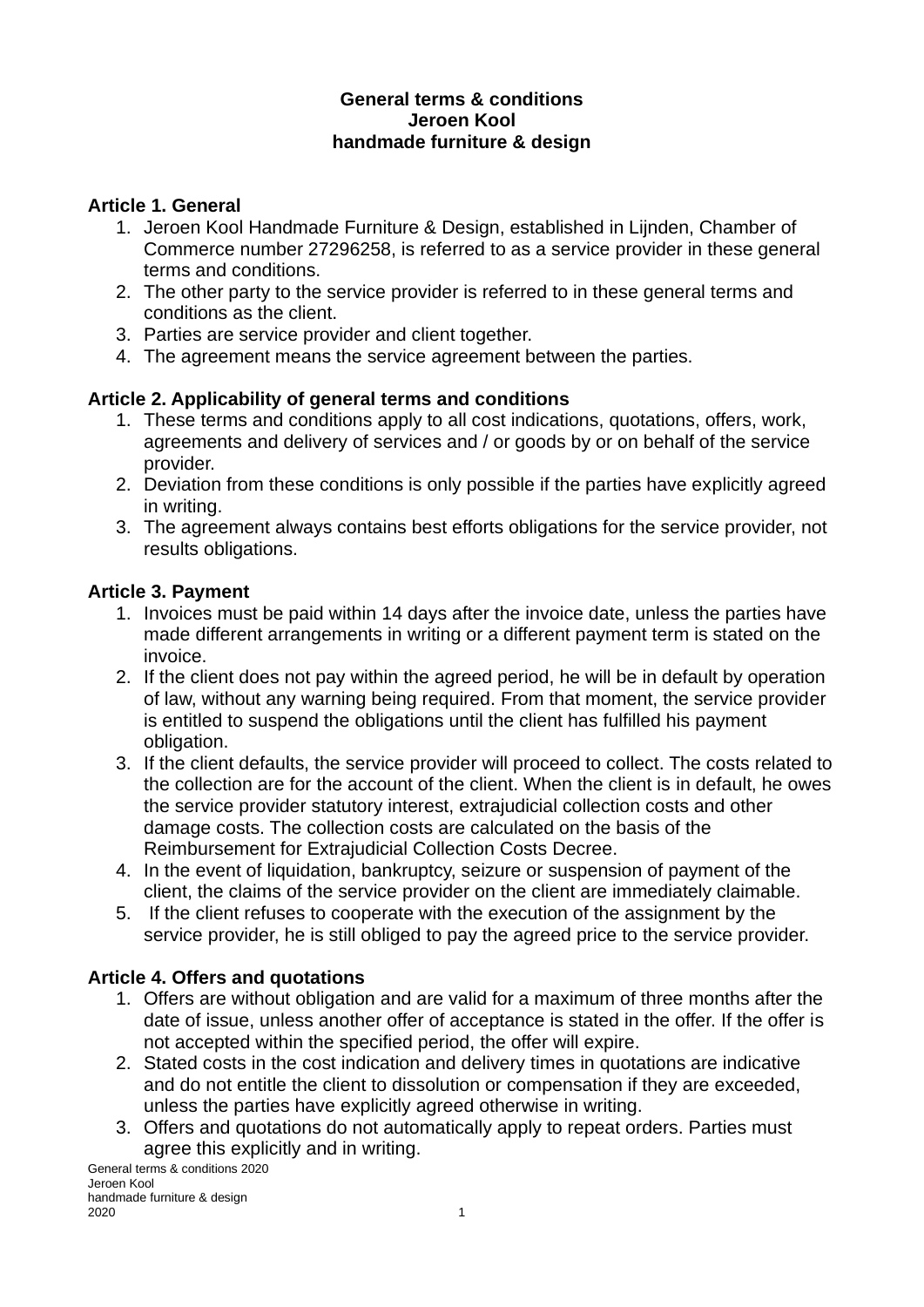### **Article 5. Prices**

- 1. The cost indications, quotations and invoices explicitly state whether the mentioned prices include or exclude the VAT due.
- 2. The prices of goods as stated in the quotation are based on the known cost prices at that time. Increases in this, which could not be foreseen by the service provider at the time of making the offer or the conclusion of the agreement, may give rise to price increases.
- 3. With regard to the service provision, parties can agree a fixed price when concluding the agreement.
- 4. If no fixed price has been agreed, the rate with regard to the services will be determined on the basis of the hours actually spent. The rate is calculated according to the service provider's usual hourly rates, valid for the period in which he performs the work, unless a different hourly rate has been agreed upon.
- 5. If no rate has been agreed based on the hours actually spent, a target price will be agreed for the service, whereby the service provider is entitled to deviate up to 10% from this. If the target price is more than 10% higher, the service provider must inform the client in good time why a higher price is justified. In that case, the client has the right to cancel part of the assignment that exceeds the target price plus 10%.

### **Article 6. Price indexing**

1. The service provider is entitled to increase its rates annually from 1 January.

### **Article 7. Provision of information by the client**

- 1. The client makes all information that is relevant for the execution of the assignment available to the service provider.
- 2. The client is obliged to provide all data and documents that service provider believes are necessary for the preparation of the quotation and / or correct execution of the assignment, in a timely manner and in the desired manner.
- 3. The client guarantees the correctness, completeness and reliability of the data and documents made available to the service provider, even if they originate from third parties, unless the nature of the assignment dictates otherwise.
- 4. If and insofar as the client requests this, the service provider returns the relevant documents.
- 5. If the client does not make the data and documents required by the service provider available, or not in time or properly, and the execution of the order is delayed as a result, the resulting additional costs and additional fees will be borne by the client.

### **Article 8. Withdrawal of the assignment**

1. In the case of premature termination of the assignment by the client, the client is obliged to pay the salary owed and the costs incurred by the service provider.

# **Article 9. Execution of the agreement**

- 1. The service provider implements the agreement to the best of its knowledge and ability and in accordance with the requirements of good workmanship.
- 2. The service provider has the right to have work performed by third parties.
- 3. Implementation takes place in mutual consultation and after written agreement of the offer and these general terms and conditions and after payment of any agreed advance / deposit.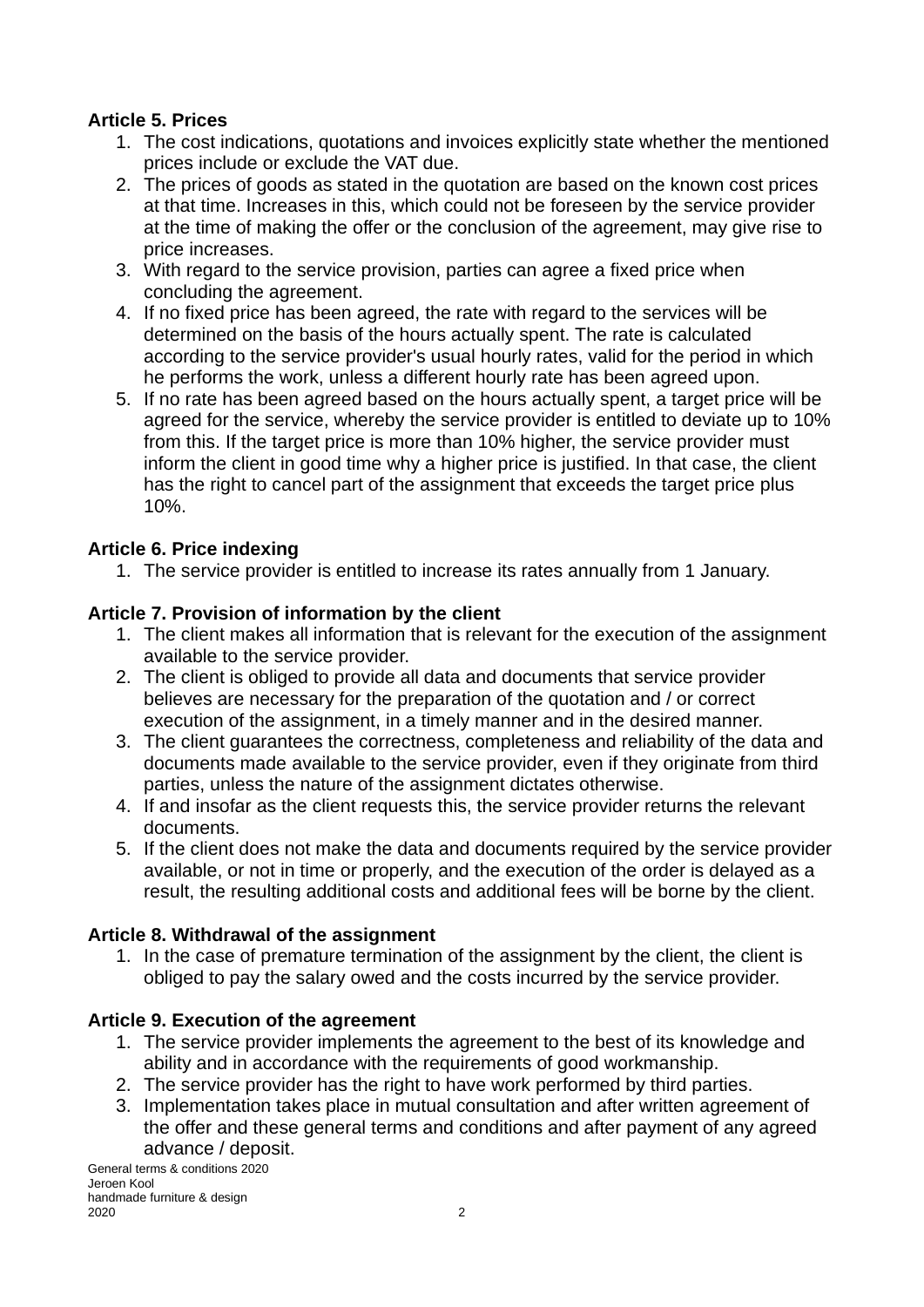4. It is the responsibility of the client that the service can start the assignment in time.

### **Article 10. Contract duration of the assignment**

1. The agreement between client and service provider is entered into for the duration of the assignment, unless the parties have explicitly agreed otherwise in writing.

### **Article 11. Amendment of the agreement**

- 1. If, during the performance of the work, it appears that, for the proper performance of the assignment, it is necessary to change or supplement the work to be performed, the parties will adjust the agreement accordingly in a timely manner and in mutual consultation.
- 2. If the parties agree that the agreement will be amended or supplemented, the time of completion of the implementation may be affected. The service provider will inform the client of this as soon as possible.
- 3. If a change or supplement to the agreement has financial and / or qualitative consequences, the service provider will inform the client in writing as soon as possible.
- 4. If the parties have agreed on a fixed fee, the service provider will indicate in writing to what extent the change or supplement to the agreement will result in this fee being exceeded.

#### **Article 12. Force majeure**

- 1. In addition to the provisions of article 6.75 of the Dutch Civil Code, a shortcoming of a service provider in the fulfillment of any obligation towards the client cannot be attributed to the service provider in the event of a circumstance independent of the will of the service provider, as a result of which the fulfillment of his obligations towards the client is prevented in whole or in part or as a result of which the fulfillment of his obligation cannot reasonably be expected from the service provider. These circumstances include non-performance by suppliers or other third parties, power failures, computer viruses, strikes, bad weather conditions and work interruptions.
- 2. If a situation as mentioned above occurs as a result of which the service provider cannot fulfill its obligations towards the client, then those obligations will be suspended as long as the service provider cannot meet its obligations. If the situation referred to in the previous sentence has lasted 30 calendar days, the parties are entitled to dissolve the agreement in writing in whole or in part.
- 3. In the case as referred to in the second paragraph of this article, the service provider is not obliged to pay compensation for any damage, even if the service provider enjoys any advantage as a result of the force majeure situation.

### **Article 13. Transfer of rights**

1. Rights of one party to this agreement cannot be transferred without the prior written consent of the other party. This provision applies as a clause with property law effect as referred to in article 3.83, second paragraph, of the Dutch Civil Code.

### **Article 14. Insurance**

1. The client is obliged to adequately insure himself and to keep insured against goods such as fire, explosion and water damage and theft.

General terms & conditions 2020 Jeroen Kool handmade furniture & design<br>2020  $2020$  3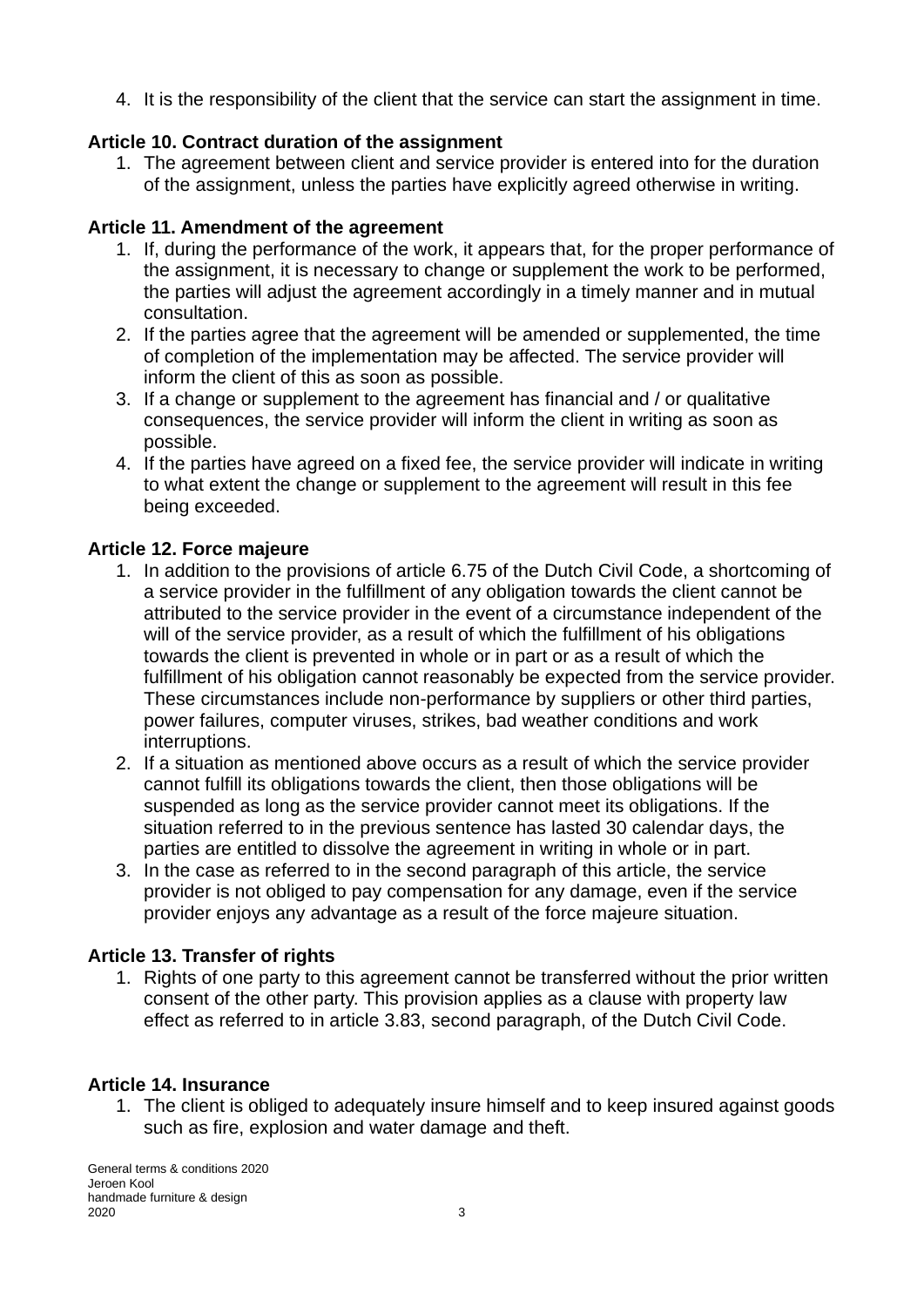2. At the request of the service provider, the client provides insight into the policy of this insurance policy / policies.

# **Article 15. Retention of title, suspension right and right of retention**

- 1. The goods present at the client and the goods and parts delivered remain the property of the service provider until the client has paid the entire agreed price. Until that time, the service provider can invoke his retention of title and take back the goods.
- 2. If the agreed amounts to be paid in advance are not or not paid on time, the service provider has the right to suspend the work until the agreed part is still paid. There is then a default of creditors. A late delivery cannot in that case be invoked against the service provider.
- 3. The Service Provider is not authorized to pledge the items that fall under its retention of title and to encumber them in any other way.
- 4. If goods have not yet been delivered, but the agreed advance payment or price has not been paid in accordance with the agreement, the service provider is entitled to retention. The product will not be delivered until the client has paid in full and in accordance with the agreement.
- 5. In the event of liquidation, insolvency or suspension of payment of the client, the obligations of the client are immediately due and payable.

### **Article 16. Joint and several liability**

1. If the assignment is issued by more than one client, all clients are jointly and severally liable for the fulfillment of all obligations arising from these general terms and conditions and the present agreement.

# **Article 17. Liability**

- 1. Any liability for damage arising from or in connection with the implementation of the agreement is always limited to the amount that is paid out in the relevant case by the (professional) liability insurance policy / policies concluded. This amount is increased by the amount of the deductible according to the relevant policy.
- 2. The liability limitation also applies if the service provider is held liable for damage that results directly or indirectly from the malfunctioning of the equipment, software, data files or other matters used by the service provider in the performance of the assignment.

# **Article 18. Client's liability**

1. In the event that an order is issued by more than one person, each of them is jointly and severally liable for the amounts owed to the service provider under the order.

# **Article 19. Indemnity**

1. The client indemnifies the service provider against all claims from third parties that are related to the goods or services supplied by the service provider.

# **Article 20. Complaint obligation**

1. The client is obliged to immediately report complaints about the work performed to the service provider in writing. The complaint contains a description of the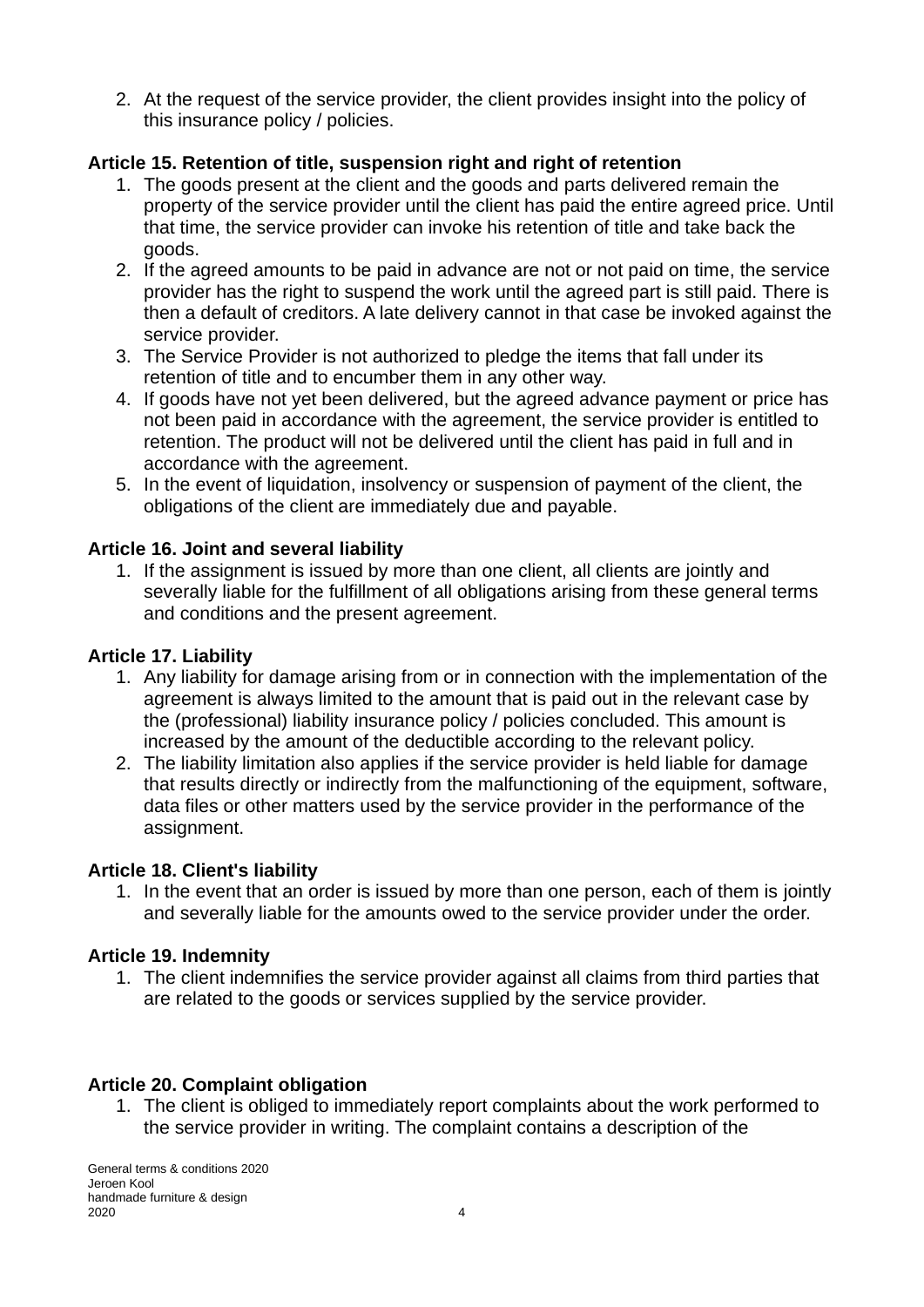shortcoming that is as detailed as possible, so that the service provider is able to respond adequately.

2. A complaint cannot in any case result in the service provider being obliged to perform other work than agreed.

# **Article 21. Intellectual Property**

- 1. Unless the parties have agreed otherwise in writing, the service provider retains all intellectual absolute rights (including copyright, drawing and design rights) to all (drafted by him) designs, drawings, writings, media with data or other information, quotations, images, sketches, models, models etc.
- 2. The aforementioned intellectual absolute rights may not be copied, shown to third parties and / or made available or used in any other way without written permission from the service provider.
- 3. The client undertakes to maintain the confidentiality of the confidential information made available to him by the service provider. Confidential information means in any case that to which this article relates, as well as the company data. The Client undertakes to impose on its staff and / or third parties involved in the implementation of the agreement a written obligation of confidentiality regarding the scope of this provision.

# **Article 22. Confidentiality**

- 1. Client keeps the information that he receives (in whatever form) from service provider and all other information concerning service provider that he knows or can reasonably suspect is secret or confidential, or information that he can expect to be disseminated the service provider can cause damage, is secret and takes all necessary measures to guarantee confidentiality.
- 2. The confidentiality obligation referred to in the first paragraph of this Article does not apply to information:

- that was already public at the time the client received this information or subsequently became public without a breach of his duty of confidentiality.

- of which the client can prove that this information was already in his possession at the time it was provided by the service provider.

- that the client has received from a third party, whereby this third party was entitled to provide this information to the client.

- that is made public by the client on the basis of a legal obligation.

3. The obligation of confidentiality described in this article applies for the duration of the agreement and continues to apply even after the end of the assignment for an indefinite period.

### **Article 23. Fine for violation of confidentiality or intellectual property**

- 1. If the client violates the article of these general terms and conditions about confidentiality or intellectual property, the client forfeits an immediately due and payable fine of € 250,- for each service and in addition an amount of € 250,- for each day that the infringement continues. No prior notice of default or legal proceedings is required for the forfeiture of this fine. There is also no need for any form of damage.
- 2. The forfeiture of the fine referred to in the first paragraph in this article does not affect the other rights of the service provider, including its right to claim damages in addition to the fine.